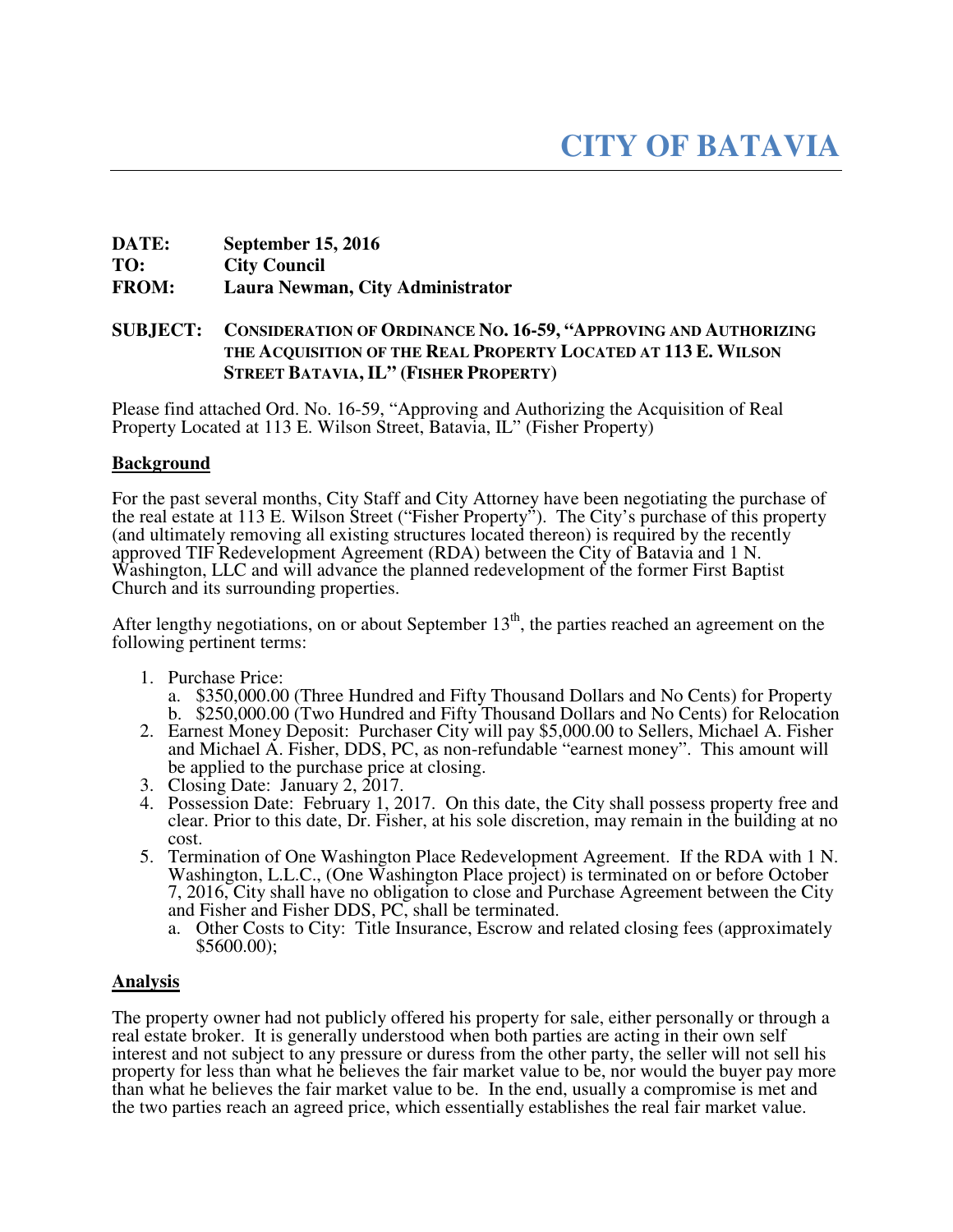Like the recent Frydendall property acquisition, this purchase and sale, however, is not an "arm's length transaction". An arm's length transaction is one where the buyer and seller are acting independently, in their own self interest, are motivated to sell and buy *and are not subject to any pressure or duress from the other party.* In this case, as previously stated, the subject property was not offered for sale by ownership, and the seller was not motivated to sell. It was the City, as prospective buyer, that approached ownership to offer to buy the real estate, motivated by a need to control the real estate and thereby possibly facilitate a comprehensive redevelopment project involving this property and considerably more property surrounding it. Because of the specific location of the property in question, critical to the proposed redevelopment plan, it became apparent to both parties that, whereas the City was highly motivated to purchase the subject property, the property owner was not at all interested in selling it. Recognizing the City's authority under TIF state statute to use eminent domain to acquire the property, Dr. Fisher retained legal counsel with specific expertise in the area of condemnation and eminent domain.

The above described conditions resulted in the City agreeing to pay an amount that may exceed the true fair market value for an arm's length transaction. According to the Seller's Appraiser, Roger Tibble, MAI, the property's fair market value (as a fully-equipped, two operatory dental office) is \$350.000. Conversely, the City's appraiser, Douglas Adams, MAI, placed a fair market value for the property at \$75,000. However, the City's appraiser was only able to inspect the exterior of the building and therefore could not actually inspect the relative state of equipment, operatory spaces, etc. within the building. As such, Mr. Adams simply valued the building as being "suited to a variety of office uses".

Furthermore, while the City does have eminent domain authority to acquire the Fisher property under the TIF statutes, state and federal laws require that when a governmental entity is acquiring property from an "unwilling seller", it must pay relocation costs if such relocation becomes necessary. Obviously, under the redevelopment plan, the dental practice and office cannot remain at its current 113 E. Wilson St. location. According to Dr. Fisher's attorney, a "specialist in dental relocation", Mr. Henry Schein, was retained to estimate relocation costs in this case and, according to Mr. Schein's report (presented to city staff), such relocation costs are estimated to be \$447,920. The City did not obtain a cost estimate for relocating the dental practice and office. The total of the seller's appraised market value for the property (\$350,000) and estimated relocation costs (\$447,920) then is \$797,920.

Whether the value of the property and the cost for relocation together approximates \$800,000, as the seller believes, or the \$75,000 appraised value of the property as a generic office building and some debatable amount for the dental practice and office relocation as may be argued by the City, it is staff's firm belief that in order to fulfill its obligation per the RDA, and short of finding a mutually agreeable purchase price between the City and Dr. Fisher, the City was going to have to file and prevail in a condemnation lawsuit to acquire it Dr. Fisher's property.

In the final analysis, acquiring the Fisher property is necessary for the redevelopment to go forward and, as has been repeatedly affirmed by staff and City Council over the past several months, the One Washington Place redevelopment will accomplish many goals that will benefit the public, to include, adding parking to the downtown, bringing additional residents into the downtown, bringing additional business and commercial activity into the downtown and exponentially increasing the tax base. These public benefits make the acquisition of the property at the proposed \$600,000 purchase price beneficial to the City and the public.

## **Budget Impact**

The City has sufficient funds in its General Fund Reserve Account to meet the financial obligations of the proposed purchase, as set forth above.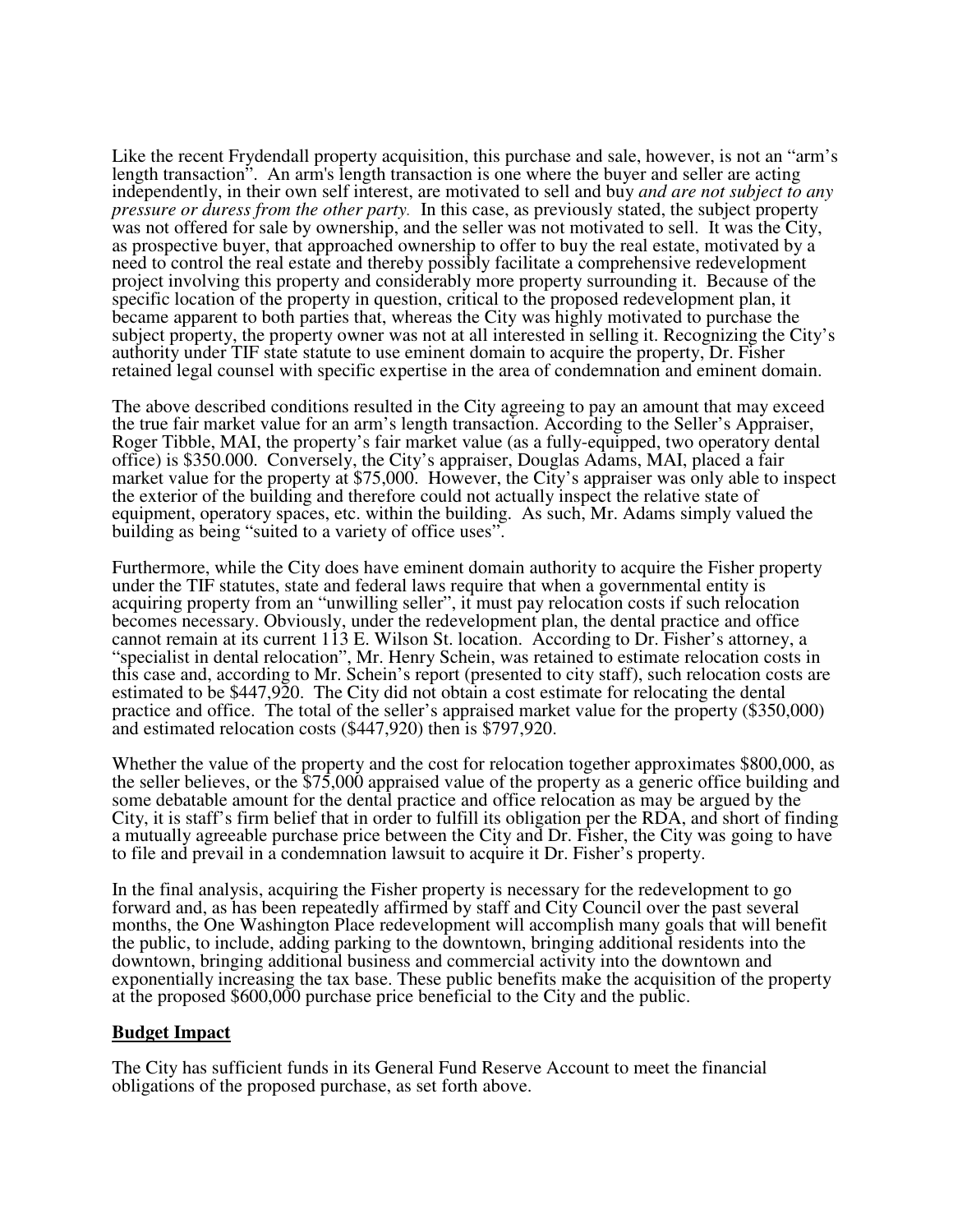## **Recommendation**

Staff recommends approval of Ordinance 16-59, "Authorizing Execution of a Purchase and Sale Agreement with Michael A. Fisher and Michael A. Fisher, DDS, PC for the Purchase of Property Located at 113 E. Wilson Street, Batavia, IL".

Attachments:

Ordinance 16-59, "Approving and Authorizing the Acquisition of Real Property Located at 113 E. Wilson Street, Batavia, IL<sup>5</sup> (Fisher Property); Purchase and Sale Agreement".

CC: Mayor Schielke; Kevin Drendel; Department Heads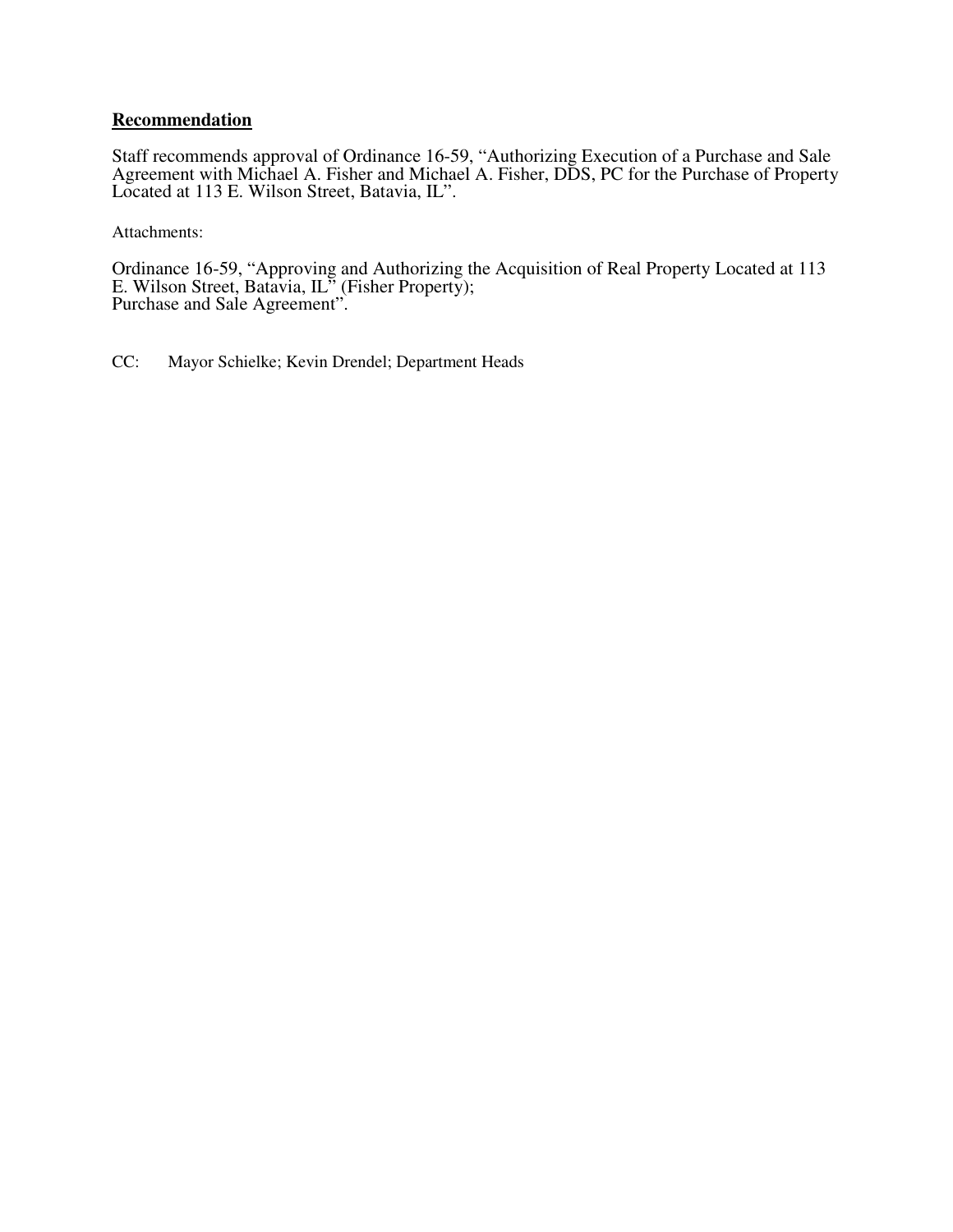# **CITY OF BATAVIA, ILLINOIS ORDINANCE 16-59**

# **APPROVING AND AUTHORIZING THE ACQUISITION OF REAL PROPERTY LOCATED AT 113 EAST WILSON STREET BATAVIA, IL (FISHER PROPERTY)**

# **ADOPTED BY THE MAYOR AND CITY COUNCIL 19TH DAY OF SEPTEMBER, 2016**

Published in pamphlet form Prepared by: by authority of the Mayor and City Council of the City of Batavia, City of Batavia Kane & DuPage Counties, Illinois, 100 N. Island Ave. This 19th day of September, 2016 Batavia, IL 60510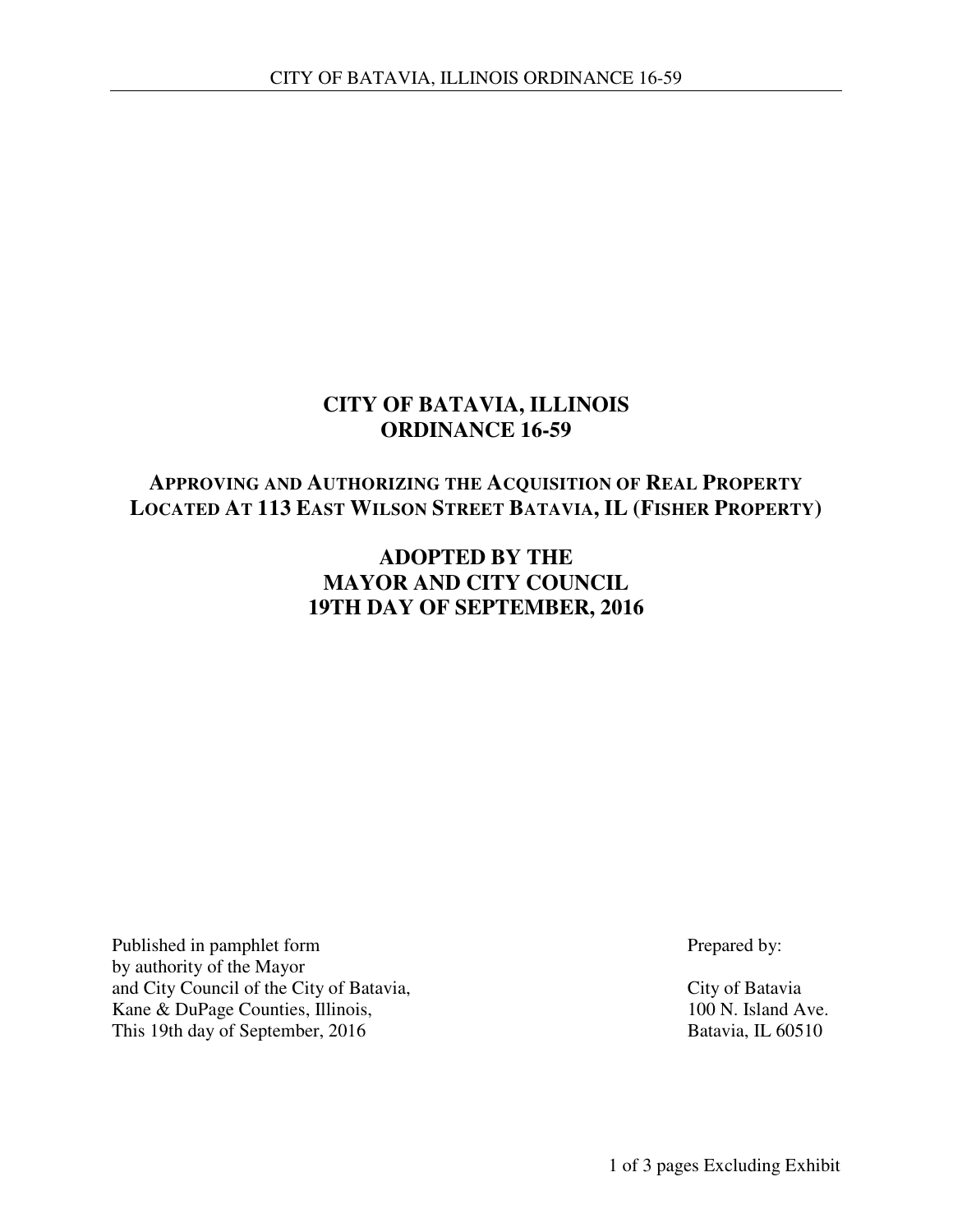# **CITY OF BATAVIA, ILLINOIS ORDINANCE 16-59**

# **APPROVING AND AUTHORIZING THE ACQUISITION OF REAL PROPERTY LOCATED AT 113 EAST WILSON STREET BATAVIA, IL ("FISHER PROPERTY")**

 **WHEREAS,** City staff has identified the property at 113 E. Wilson Street in the City of Batavia, IL, as property that is necessary for acquisition for the redevelopment of certain Cityowned properties surrounding the 113 E. Wilson Street property for the purpose of providing public parking for the downtown, and to allow for the redevelopment of the subject area for residential and commercial uses, ultimately resulting in increasing the tax base of the City, bring increased foot traffic to the downtown that will benefit existing business and bring new business into the downtown area, and strengthen, conserve and revitalize the downtown area, all to the benefit of the public; and,

 **WHEREAS,** City staff have negotiated a real estate Purchase and Sale Agreement for the property located at 113 E. Wilson Street (the "Property"), a copy of which is attached hereto and incorporated herein by reference as Exhibit "A" that is signed by the property owner on September 14, 2016 ("Agreement"); and

**WHEREAS**, the Mayor and City Council members have determined that the acquisition of such properties and property rights is beneficial to the City and the public.

**NOW THEREFORE, BE IT HEREBY ORDAINED** by the Mayor and City Council of the City of Batavia, Kane and DuPage Counties, Illinois, as follows:

**SECTION 1.** The Agreement attached as Exhibit A is hereby approved, and the signature of the City Administrator is hereby affirmed and ratified.

**SECTION** 2. The City Administrator, the City Attorney and/or their designees are hereby authorized and directed to take all actions necessary and appropriate to close the transaction and to acquire title to the Property pursuant to the terms and conditions of the Agreement.

**SECTION 3.** This Ordinance shall be in full force and effect upon its presentation, passage and publication according to law.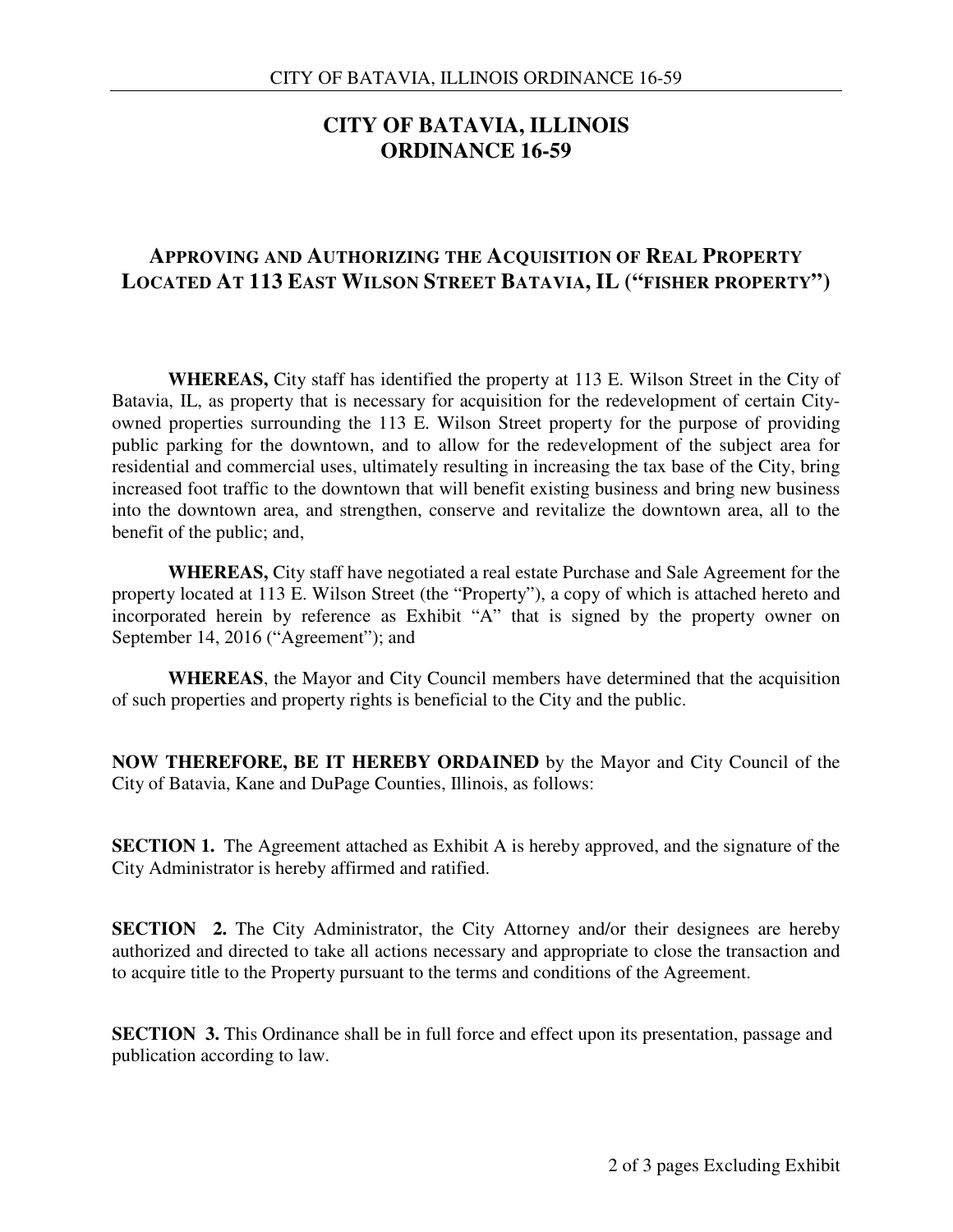**PRESENTED** to and **PASSED** by the City Council of the City of Batavia, Illinois, this 19<sup>th</sup> day of September, 2016.

APPROVED by me as Mayor of said City of Batavia, Illinois, this 19<sup>th</sup> day of September, 2016.

Jeffery D. Schielke, Mayor

\_\_\_\_\_\_\_\_\_\_\_\_\_\_\_\_\_\_\_\_\_\_\_\_\_\_\_

| Ward                                        | Aldermen         | Ayes | <b>Nays</b> | Absent                 | Abstain | Aldermen              | Ayes | <b>Nays</b> | Absent | Abstain |
|---------------------------------------------|------------------|------|-------------|------------------------|---------|-----------------------|------|-------------|--------|---------|
|                                             | O'Brien          |      |             |                        |         | Fisher                |      |             |        |         |
| 2                                           | Callahan         |      |             |                        |         | Wolff                 |      |             |        |         |
| 3                                           | Hohmann          |      |             |                        |         | Chanzit               |      |             |        |         |
| $\overline{4}$                              | Mueller          |      |             |                        |         | <b>Stark</b>          |      |             |        |         |
|                                             | <b>Botterman</b> |      |             |                        |         | Thelin                |      |             |        |         |
|                                             |                  |      |             |                        |         | Atac                  |      |             |        |         |
| 6                                           | Cerone           |      |             |                        |         | Russotto              |      |             |        |         |
|                                             | McFadden         |      |             |                        |         | <b>Brown</b>          |      |             |        |         |
| Mayor Schielke                              |                  |      |             |                        |         |                       |      |             |        |         |
| VOTE:                                       |                  |      |             | $Ayes$ $\_\_\_\_$ Nays |         | Abstentions<br>Absent |      |             |        |         |
| Total holding office: Mayor and 14 aldermen |                  |      |             |                        |         |                       |      |             |        |         |

ATTEST:

\_\_\_\_\_\_\_\_\_\_\_\_\_\_\_\_\_\_\_\_\_\_\_\_\_\_\_\_\_\_\_\_\_\_\_\_ Christine Simkins, Deputy City Clerk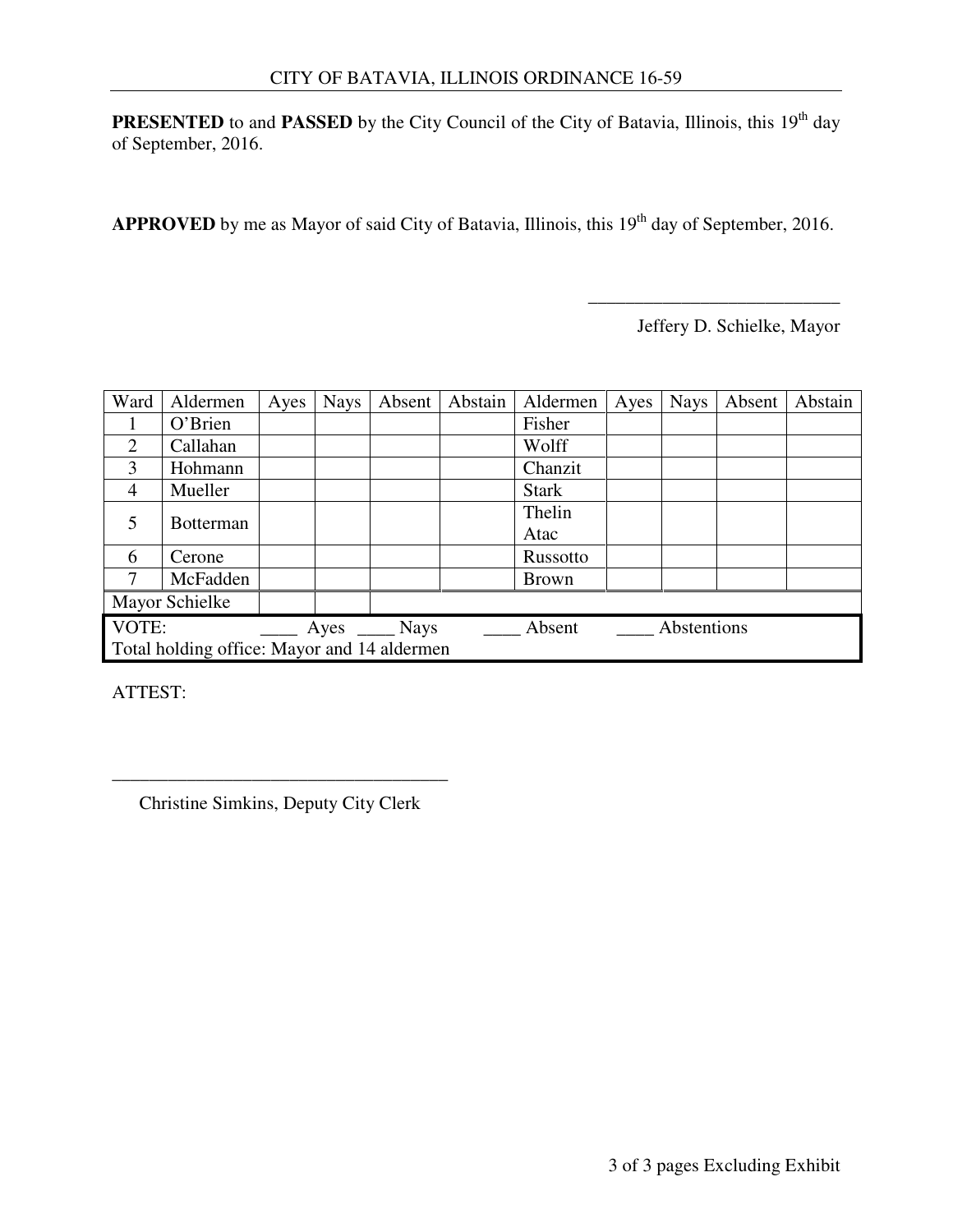### **PURCHASE AND SALE AGREEMENT**

THIS PURCHASE AND SALE AGREEMENT ("Agreement") is made and entered into September . 2016 (or such later date that Purchaser receives a fully executed copy of this Agreement) by and between MICHAEL A. FISHER ("Seller"), and CITY OF BATAVIA, AN ILLINOIS MUNICIPAL CORPORATION ("Purchaser"). The last of the dates that this Agreement is signed by Seller or Purchaser shall be considered the Effective Date of this Agreement.

## **RECITALS:**

Seller is the fee owner of the Property (hereinafter defined), commonly referred to as 113 E. **A.** Wilson St., Batavia, Illinois and the owner of the Personalty (hereinafter defined and, together with the Property, collectively referred to herein as the "Property" described below).

This Agreement has been negotiated under the imminent threat of eminent domain by Purchaser, **B.** and an agreement has been reached by the parties in regard to the sale and purchase price of the Property and for reasonable relocation costs for the business operated by Seller in the Property to avoid condemnation proceedings by the Purchaser and in keeping with the State and Federal laws on relocation assistance, and Seller agrees to sell, and Purchaser agrees to purchase, the Property upon and subject to the terms and conditions hereinafter set forth.

The parties agree that Purchaser is a home rule Illinois Municipal Corporation with the authority to  $\mathbf{C}$ . forcibly acquire the Property through the exercise of eminent domain, that the sale of the Property by Seller to Purchaser is not at arm's length, is in response to Purchaser's stated intention to imminently exercise its eminent domain powers to acquire the Property from Seller if an Agreement such as this were not created, and that Seller is not a willing seller.

#### **AGREEMENT**

NOW, THEREFORE, in consideration of the foregoing recitals, the mutual covenants set forth in this Agreement, and other good and valuable consideration, the receipt and sufficiency of which are hereby acknowledged, Seller and Purchaser hereby agree as follows:

## Section 1. Purchase and Sale of the Property.

a. Purchase Price. Subject to and in accordance with the terms and conditions contained in this Agreement, Seller agrees to sell, assign, convey, and transfer to Purchaser all Seller's right, title, and interest in and to the Property, and Purchaser hereby agrees to purchase the Property for Three Hundred Fifty Thousand and No/100 Dollars (\$350,000); and, in addition to the sum for the value of the Property, Purchaser agrees to pay for estimated relocation costs, that would be necessary if the dental practice and office were relocated, as required by law when property is acquired by a governmental entity from an unwilling seller, in the amount of Two Hundred Fifty Thousand and No/100 Dollars (\$250,000) for a total Purchase Price of Six Hundred Thousand and No/100 Dollars (\$600,000).

Upon execution of this Agreement, Purchaser shall tender to Seller a b. Earnest Money Deposit. refundable earnest money deposit in the amount of Five Thousand and No/100 Dollars (\$5,000). The amount of the earnest money deposit shall be applied against the Purchase Price at the Closing.

c. Personalty. All personal property, fixtures and trade fixtures, if any, owned by Seller and located on or in the Property (the "Personalty") shall, if desired at Seller's discretion, be removed by Seller prior to the Possession Date defined in Section 2.b.

d. Appurtenances. All rights, privileges and easements appurtenant to the Property, all development rights, water rights, mineral rights, and air rights relating to the Property, and any and all easements, rights-of-way and other appurtenances used in connection with the beneficial use and enjoyment of the Property ("Appurtenances") shall transfer to Purchaser upon Closing.

e. Awards. All right, title, and interest to any unpaid awards for damages to the Property resulting from any casualty, taking in eminent domain, or by reason of change of grade of any street accruing after closing of the purchase and sale pursuant to this Agreement shall transfer to Purchaser.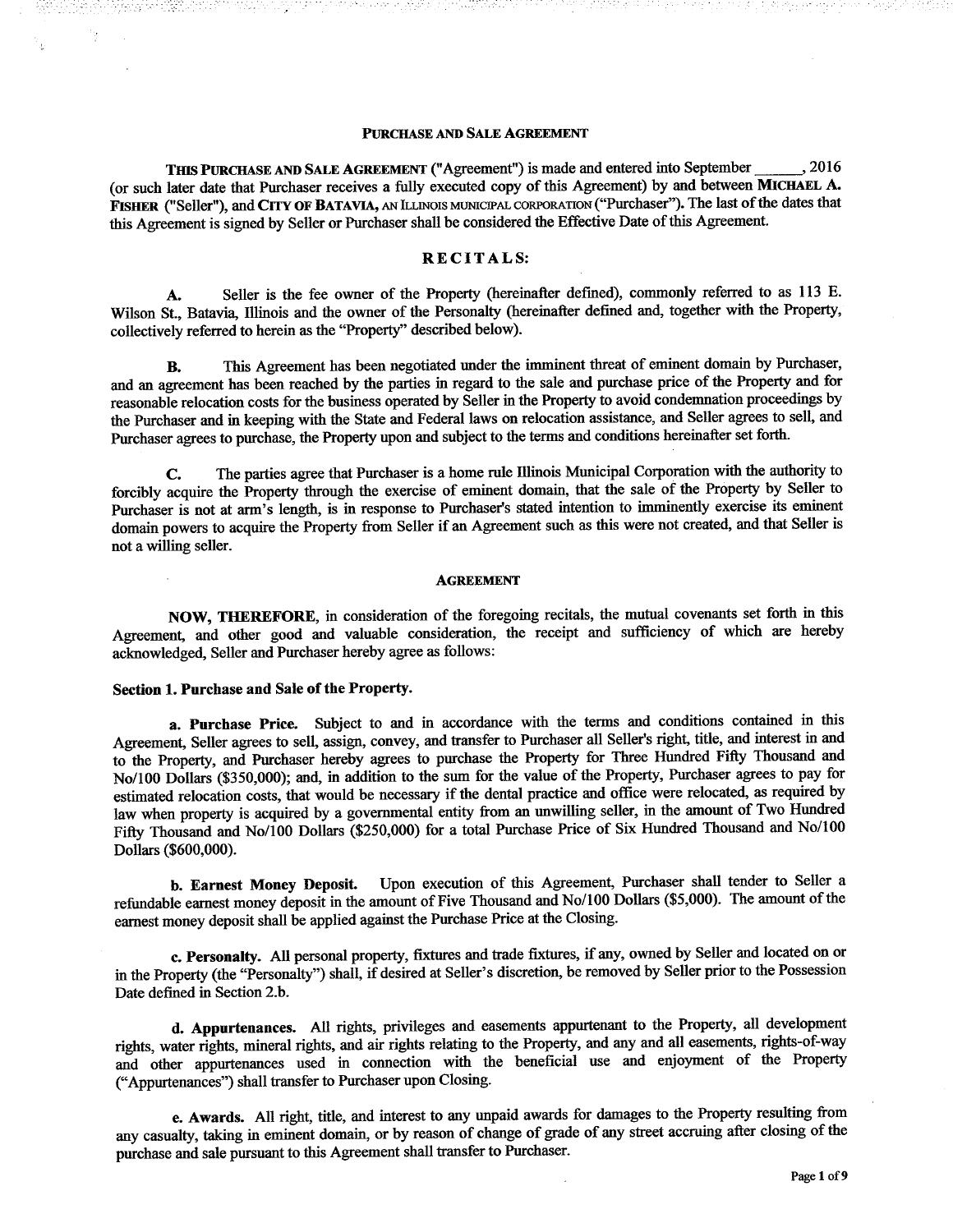## f. Legal Description. See attached Exhibit A for legal description of the Property.

## Section 2. Closing Date; Possession; Termination.

a. Closing Date. The "Closing" of the transaction contemplated hereby shall by January 2, 2017, or sooner as the parties agree (the "Closing Date"). The Closing shall take place through escrow ("Escrow") on the Closing Date at the offices of Chicago Title Insurance Company, 1795 IL-38, Geneva, IL 60134 (the "Title Insurer"). Possession of the Property shall be delivered to Purchaser on February 1, 2017, or such earlier date as Seller may elect, in Seller's sole discretion, ("Possession Date"), free and clear of the rights of all third parties, excepting Purchaser and/or affiliates of Purchaser identified by Purchaser in writing. In the event Seller elects to tender possession of the Property prior to February 1, 2017, Seller shall notify Purchaser in writing of same at least fourteen (14) days in advance specifying the date possession of the Property will be tendered to Purchaser.

b. Right to Retain Possession. Seller's right of possession shall terminate on the Possession Date. Seller shall not have to pay rent to Purchaser, nor be responsible for any real property taxes that might arise for the period following Closing, but shall be responsible for payment of all utilities associated with the Property. Seller shall maintain liability insurance on the Property and name Purchaser as a co-insured under said policy in a minimum amount of \$1,000,000. Seller also agrees to indemnify and hold Purchaser harmless from any claims or damages, including costs of defense, related to the Property and arising during the period of time from the date of Closing until the Possession Date. Seller shall remove all Personalty desired by Seller prior to the Possession Date, and any such Personalty remaining on or within the Property as of the Possession Date shall be the property of Purchaser to do with it as it wishes. Seller shall have no claim against the Purchaser for loss due to Seller having left any Personalty on or within the Property. Seller shall take no action that will encumber the property or create any rights in any third parties that may affect the condition of title. Michael A. Fisher, DDS, PC is a party to this Agreement for the purpose of agreeing to the obligations regarding the retention of possession and transferring possession.

c. Pre-Closing Authorizations. Seller authorizes Purchaser to initiate the applications and process for approval of demolition, zoning, site plan, subdivision and other entitlements prior to Closing.

## Section 3. Property Information/Title and Survey.

a. Title. Seller has tendered to Purchaser a copy of the most recent title policy covering the Property. Purchaser may, at Purchaser's cost and expense, secure: (i) a current title commitment from the Title Insurer for the Property; and (ii) legible copies of all documents of record affecting the Property as disclosed in the title commitment (the "Title Information") no later than thirty (30) days following the effective date of this Agreement. Not later than ten (10) business days following receipt of all Title Information (the "Title Advisory Date"), Purchaser shall provide written notice to Seller of ("Purchaser's Title Notice"): (i) permitted exceptions to title; (ii) the Redevelopment Agreement and easements and other obligations specified therein; and (iii) any matters affecting title to the Property which are not permitted by Purchaser as to which Purchaser disapproves. In the event that an unpermitted exception to title in the form of a third party claiming any interest in or lien against the Property exists under subparagraph (iii) herein, Seller shall have ten (10) days after receipt of the Purchaser's Title Notice ("Seller's Response Date") to commit to correcting and removing said exception on or before Closing. In the event Seller fails to commit to do so in writing, Purchaser shall have the option to either waive its objection or cancel this Agreement in writing by giving notice to Seller no later than the expiration of the tenth  $(10<sup>th</sup>)$  business day following Seller's Response Date. For any other unpermitted exceptions, Purchaser shall not have the right to terminate this Agreement if the unpermitted title matter can be corrected by way of endorsement coverage. The cost of the title commitment and policy, including the cost of any endorsements required to correct unpermitted title exceptions, and all closing fees shall be paid by Purchaser.

b. Current Survey. Purchaser may, at Purchaser's sole cost and expense, secure a current ALTA/ACSM survey of the Property (the "Survey"). Seller agrees to provide to Purchaser any existing surveys in Seller's possession.

Section 4. Prorations. Seller agrees to provide to Purchaser at Closing a credit for any unpaid real property taxes not currently due and owing. Such taxes shall be prorated at 105% of the amount indicated on the most recent tax bill issued. Seller represents and warrants that all utilities associated with the Property will be paid in full as of the date of Closing and that no other utility charges or other expenses exist to be pro-rated. Purchaser acknowledges that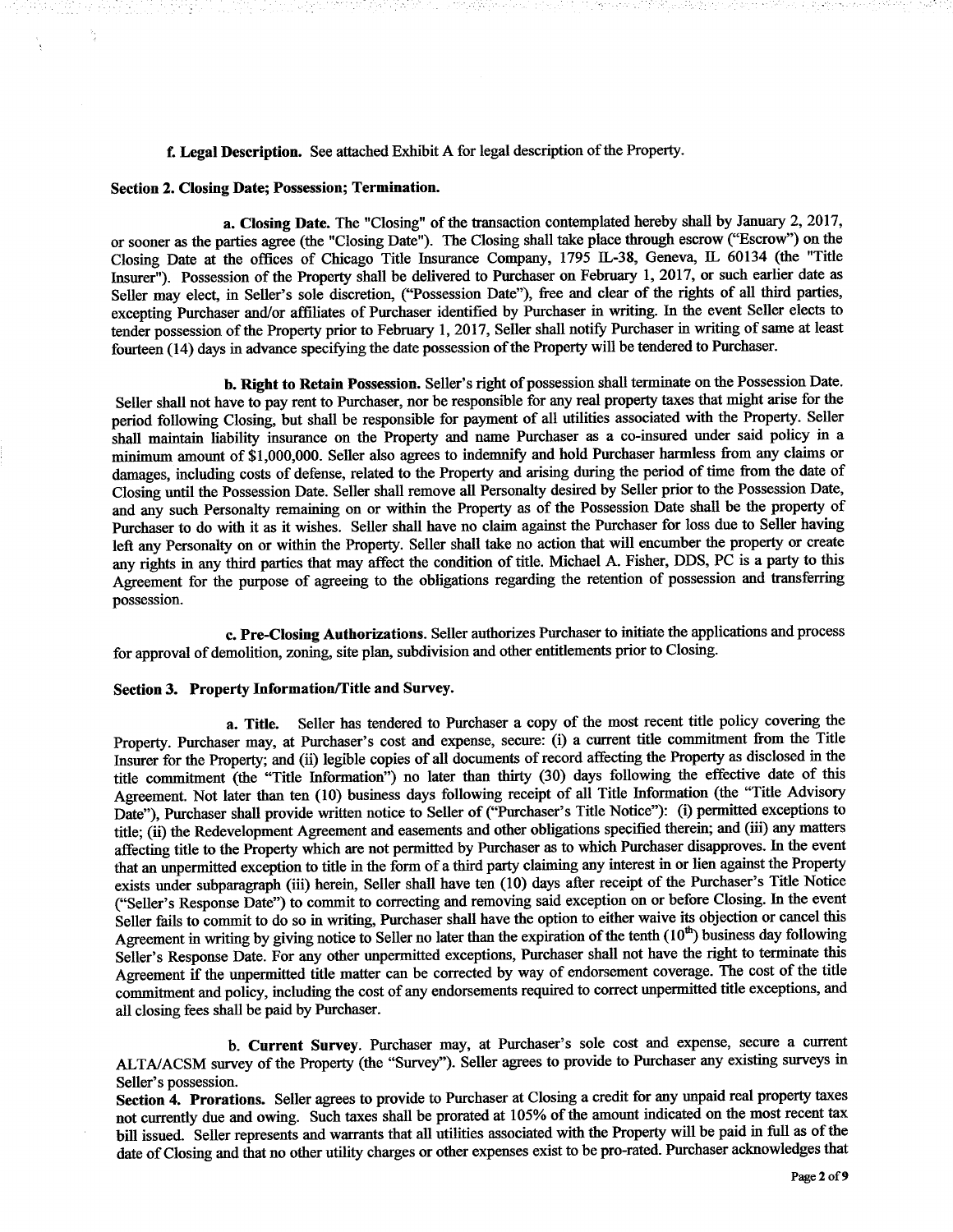in the event Seller retains possession under the provisions of Paragraph 2b, pending utility charges shall not have to have been paid by time of Closing.

Section 5. Conditions to Closing. Purchaser's obligation to purchase the Property shall, in addition to any other conditions set forth in this Agreement, be conditional and contingent upon satisfaction, or written waiver by Purchaser, of each and all of the below listed conditions on or before Closing Date (the "Conditions"):

a. Title Policy. On the Closing Date, Title Insurer shall be irrevocably committed to issue to Purchaser an ALTA extended coverage owner's policy of title insurance for the Property, with such endorsements requested by Purchaser (the "Title Policy") subject only to the permitted exceptions to title. Seller agrees that it will not cause any matters to affect title to the Property which would constitute further exceptions under the Title Policy.

b. Covenants, Representations and Warranties. The covenants of Seller are fully performed, and the representations and warranties of Seller are true and correct, on the Closing Date.

c. No Condemnation. The Property is not subject, in whole or in part, to any condemnation proceeding, or threat thereof, from any person other than Purchaser on the Closing Date.

d. No Third Parties in or with right to Possession Except as Stated Herein. No person or entity has, or claims to have, any right to possession of the Property or is in possession of the Property, whether by lease, license, or other means or claim of right except for Michael A. Fisher, DDS, PC ("Tenant"). Seller represents that Seller has the authority to give Purchaser possession on the Possession Date free and clear of the Tenant's interest in the Property, and Michael A. Fisher, DDS, PC agrees that its interest as Tenant in the Property shall terminate or otherwise cease on the Possession Date, and Michael A. Fisher, DDS, PC agrees to be bound by the provisions in this Agreement to vacate the Property by the Possession Date.

e. Non-termination of Redevelopment Agreement. In the event that the 1 N. Washington Redevelopment Agreement approved by Purchaser on September 6, 2016 is terminated on or before October 7, 2016, or if written notice of termination has been given by or to Purchaser on or before October 7, 2016, Purchaser shall provide immediate written notice of same to Seller whereupon Purchaser shall have no obligation to close this transaction, and this Contract will terminate and become null, void and of no further force and effect. In the event that no such written notice is given to Seller by Purchaser on or before October 7, 2016, Purchaser's right to terminate shall be deemed waived and the Contract shall remain binding on both Purchaser and Seller and shall remain in full force and effect.

Section 6. Documents to be Delivered at Closing. On the Closing Date, the following fully executed documents and/or items, acknowledged where appropriate, and in form and substance reasonably satisfactory to Purchaser shall be delivered to the Escrow (together referred to herein as the "Closing Documents"):

a. Deed. A Warranty Deed ("Deed") from Seller in form and content reasonably acceptable to Seller and Purchaser, conveying good and insurable fee simple title, subject to the permitted exceptions, and otherwise in recordable form.

b. Settlement Statement. A settlement statement prepared by the parties or the Title Insurer and acceptable to Purchaser and Seller showing all cash receipts and disbursements to be made on the Closing Date.

c. Title Policy. The Title Policy issued by the Title Insurer in the amount of the Purchase Price, insuring fee simple title to the Property as being vested in Purchaser, subject only to the permitted exceptions, and containing such endorsements as Purchaser may require. Purchaser shall be responsible to have the Title Policy delivered at the Closing (in a marked up and signed commitment or signed pro forma format so that upon closing the Title Insurer is insuring Purchaser's title to the Property, as opposed to committing to insure title), with the original Title Policy endeavored to be delivered to Purchaser within five (5) business days following the Closing Date. The cost of the Title Policy shall be borne by Purchaser.

d. Non-Foreign Status Affidavit. An Affidavit of Non-Foreign Status executed by Seller in form and content reasonably acceptable to Seller and Purchaser, if necessary.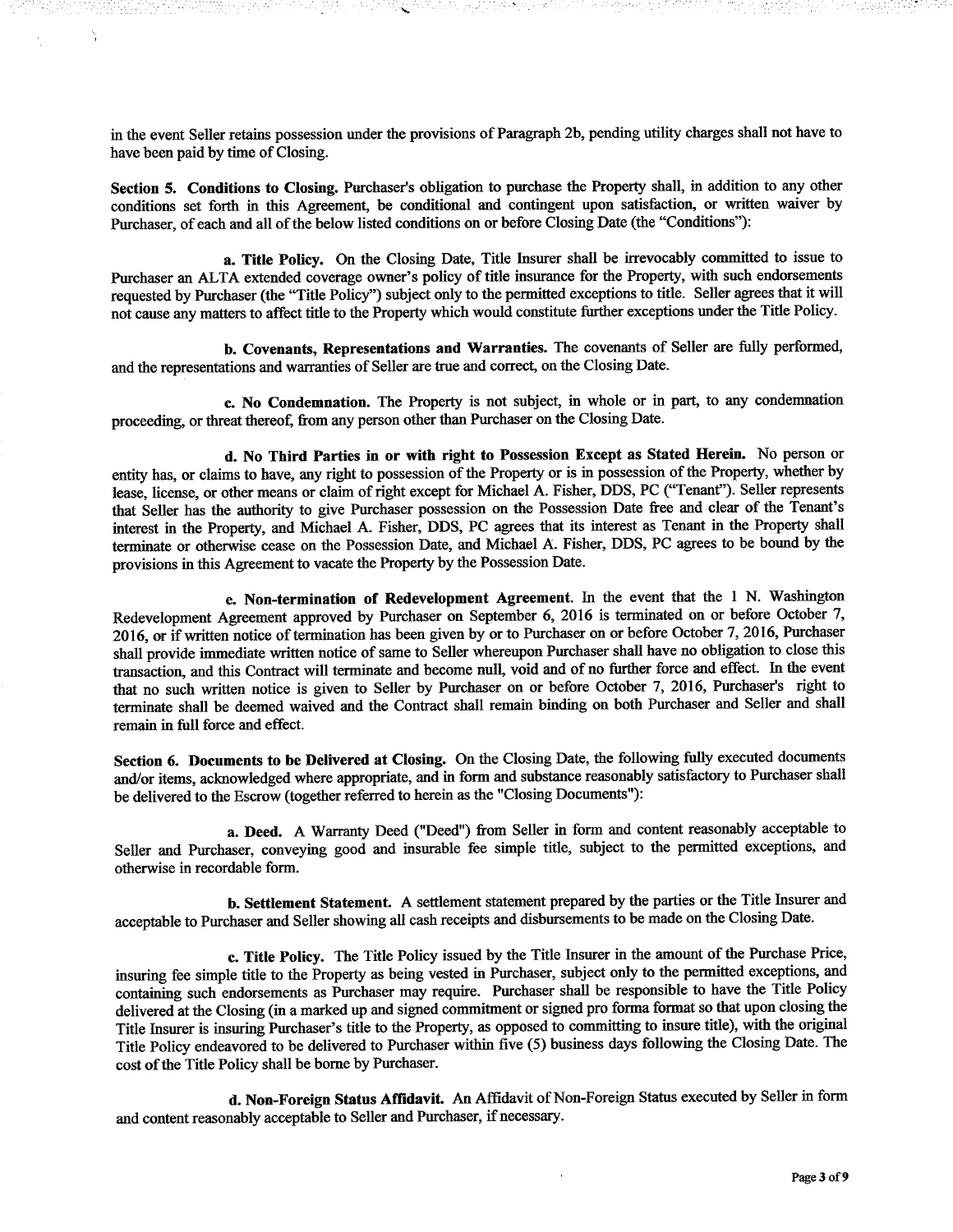e. Other Documents. All other documents affecting title to or possession of the Property and necessary to transfer or assign the same to Purchaser as provided herein, including without limitation, documents reasonably required by the Title Insurer.

Section 7. Representations and Warranties of Seller. Seller represents and warrants, and covenants and agrees as follows for the benefit of Purchaser and Purchaser's successors and assigns:

a. Status of and Execution by Seller. Seller is now, and on the Closing Date will be duly empowered and authorized to do all things required of it under or in connection with this Agreement. All agreements, instruments, and documents herein provided to be executed or to be caused to be executed by Seller will be duly executed by and binding upon Seller and enforceable according to their terms. Seller is the fee simple owner of the Property.

b. Non-Foreign Status. Seller is not a "foreign person" as defined in, and Purchaser shall not be required to withhold any portion of the Purchase Price pursuant to Internal Revenue Code Section 1445.

c. Litigation and Condemnation. Seller has not received notice that any actions, suits, or proceedings of any kind are pending or threatened against or affecting Seller or the Property in any court of law or in equity or in arbitration or by any governmental department, commission, board, bureau, agency, or other instrumentality which might materially adversely affect the ownership or operation of the Property or the ability of Seller to timely perform its obligations under this Agreement, except from Purchaser. To Seller's knowledge, Seller has not received notice of any condemnation action threatened or pending against the Property, except from Purchaser, or any proposed or pending special assessment proceeding.

d. Violation of Laws. Seller has not received any written notice that the Property is in violation of any order, judgment, injunction, award, or decree of any court or agency of competent jurisdiction or any other requirement of any governmental authority or arbitrator or Board of Fire Underwriters applicable to the Property.

e. No Leases/Rights of Third Parties. There are no leases, licenses, or other rights of third parties to occupy or use the Property or any portion thereof, except as described in Paragraph 5d herein.

f. Special Assessments. Seller has not received any notice or information concerning any assessments for improvements (site or area) which have been or are to be installed by any public authority, the cost of which is to be assessed in whole or in part against any part of the Property.

g. Authority to Contract. To the best of Seller's knowledge with no duty to investigate, neither this Agreement nor anything provided to be done hereunder, or required to be done hereunder to effectuate the transaction contemplated hereunder, by Seller, including but not limited to the conveyance of the Property, will violate any contract, agreement or instrument to which Seller is a party to and/or which affects the Property.

h. Recapture Agreements. To the best of Seller's knowledge with no duty to investigate, tThere are no obligations in connection with the Property for any so called "recapture agreements" involving refund, participation or payment of monies, nor any charge for work or services done, or to be done, upon or relating to or benefitting, whether now or in the future, the Property.

Seller shall be required to state in writing prior to Closing exceptions to the above listed representations, warranties, and covenants, in which case Purchaser may: (i) terminate this Agreement if such exceptions are not reasonably acceptable; or (ii) elect to close this transaction notwithstanding such exceptions, and/or (iii) pursue any and all other remedies available to Purchaser at law or in equity. The representations and warranties contained in this Agreement shall survive the Closing and the recordation of the Deed. Any liability of Seller arising in connection with the representations and warranties contained in this Agreement, however, shall terminate one hundred eighty (180) days from the Closing Date, except for any claims asserted prior to the expiration of such one hundred eighty  $(180)$  day period.

Section 8. Default. Seller shall be in default under this Agreement: (i) if Seller breaches any representation or warranty of Seller contained in this Agreement; (ii) if Seller fails to timely perform any of its covenants, agreements, and/or obligations contained in this Agreement; or (iii) if any of the conditions set forth in Section  $\overline{S}$  above or elsewhere contained in this Agreement are unsatisfied as of Closing as the result of Seller's action or inaction.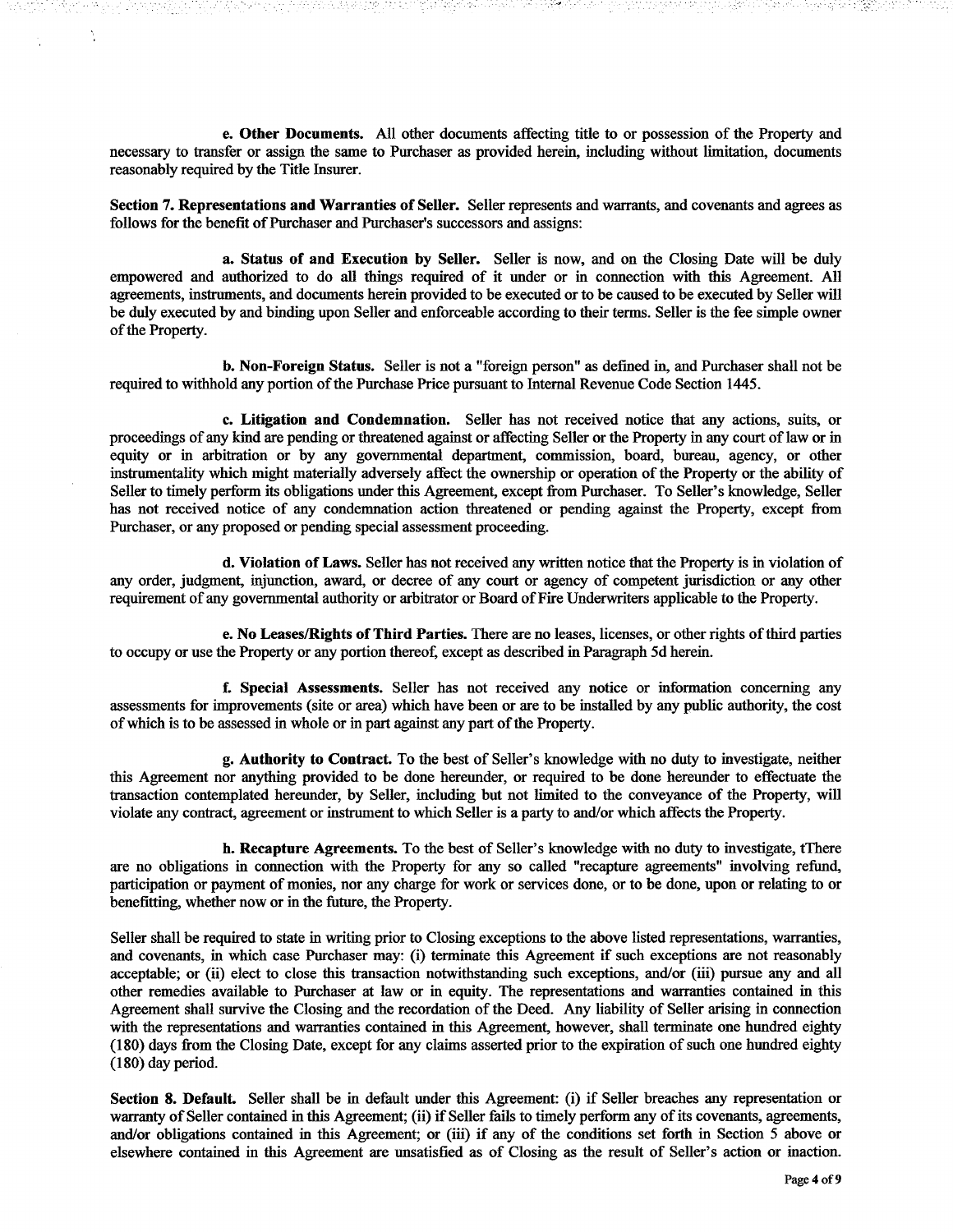Purchaser shall provide Seller with written notice of default and Seller shall be entitled to cure any such default within ten (10) days of receipt of Purchaser's notice of default. In the event of an uncured default by Seller under this Agreement, Purchaser shall, notwithstanding anything to the contrary contained in this Agreement, have all remedies specified in this Agreement and all other remedies available to Purchaser at law or in equity, including without limitation, specific performance. The recitation of a specific remedy in this Agreement shall not exclude any and all other remedies available to Purchaser at law or in equity.

Purchaser shall be in default under this Agreement if Purchaser breaches any representation or warranty of Purchaser herein contained in this Agreement or if Purchaser fails to timely perform any of its covenants, agreements, and/or obligations contained in this Agreement. In the event of a default by Purchaser under this Agreement which is not cured within ten (10) days of written notice of default received by Purchaser from Seller, Seller shall, notwithstanding anything to the contrary contained in this Agreement, have all remedies specified in this Agreement and all other remedies available to Seller at law or in equity, including without limitation, specific performance. The recitation of a specific remedy in this Agreement shall not exclude any and all other remedies available to Seller at law or in equity.

Section 9. Cooperation to Effect 1031 Exchange. Seller may elect to effect its transfer and conveyance of the Property as part of an exchange under Section 1031 of the Internal Revenue Code of 1986, as amended. If Seller so elects, it shall provide notice to Purchaser of such election, and thereafter may at any time at or prior to the Closing assign its rights (but such assignment shall not relieve Seller of its obligations) under this Agreement to a "qualified intermediary" as defined in Treasury Regulation  $\S1.1031(k)$ - $I(g)(4)$ , subject to all rights and obligations hereunder of Seller. Purchaser agrees to cooperate with all reasonable requests of Seller and the "qualified intermediary" in arranging and affecting the transfer of the Property in accordance with such provision so long as the same do not cause expense to Purchaser or liability and the date of the Closing hereunder is not delayed. It is the intent of the parties that Purchaser shall not incur any income tax liability as a result of cooperating with Seller in consummating a tax-deferred exchange, and that Purchaser shall not incur any expenses or liability of any nature in connection with such exchange transaction. Seller, if electing to effect an exchange, agrees to and shall indemnify and hold harmless Purchaser from any and all loss, liability, costs, claims, demands, expenses, damages, actions, causes of action and suits (including, without limitation, reasonable attorney's fees and costs of litigation, if any) arising out of or related to Purchaser's participation in any such exchange transaction hereunder. Notwithstanding the foregoing, all representations, warranties, or other agreements entered into by and between Seller and Purchaser either herein or in any other document executed before or at Closing and intended to survive Closing shall continue in full force and effect and not be effected by Seller's assignment of its rights and obligations to its qualified intermediary.

### Section 10. Miscellaneous.

a. Attorney Fees. In any action to enforce this Agreement, the prevailing Party shall be entitled to recover its reasonable attorney fees and costs of litigation. Each party shall pay their own attorney fees incurred in connection with this Agreement and the Closing.

b. Offer and Acceptance. Delivery by Purchaser to Seller of a copy of this Agreement executed by Purchaser shall constitute a contingent offer to purchase the Property upon the terms and conditions herein set forth which offer shall be effective for a period of ten (10) full business days following the time of such delivery. If Seller fails to deliver a fully executed counterpart of this Agreement to Purchaser prior to expiration of such ten (10) full business day period, then at Purchaser's sole option, said offer may be revoked and rescinded in its entirety at any time thereafter, and upon such revocation and rescission, said offer and this Agreement shall have no further force or effect. The signature of the City of Batavia Administrator shall be considered valid for representation of Purchaser to this Agreement, provided that the Agreement is subject to the condition subsequent of the City Council's approval at a regular or special public meeting by September 19, 2016, following Seller's acceptance.

c. Council Approval Contingency. The Agreement must be approved by two thirds (2/3s) of the Batavia City Council, and, if the Batavia City Council fails to approve the Agreement by September 19, 2016, this Agreement will deemed void, and the earnest money shall be returned.

d. Confidentiality. Seller shall not disclose the terms of this Agreement unless and until the Council Approval Contingency has been satisfied or Purchaser has revoked or rescinded the offer to purchase prior to acceptance of the offer, and disclosure of the terms of this Agreement prior to those triggering events shall be grounds for default and termination of the Agreement and forfeiture of the earnest money.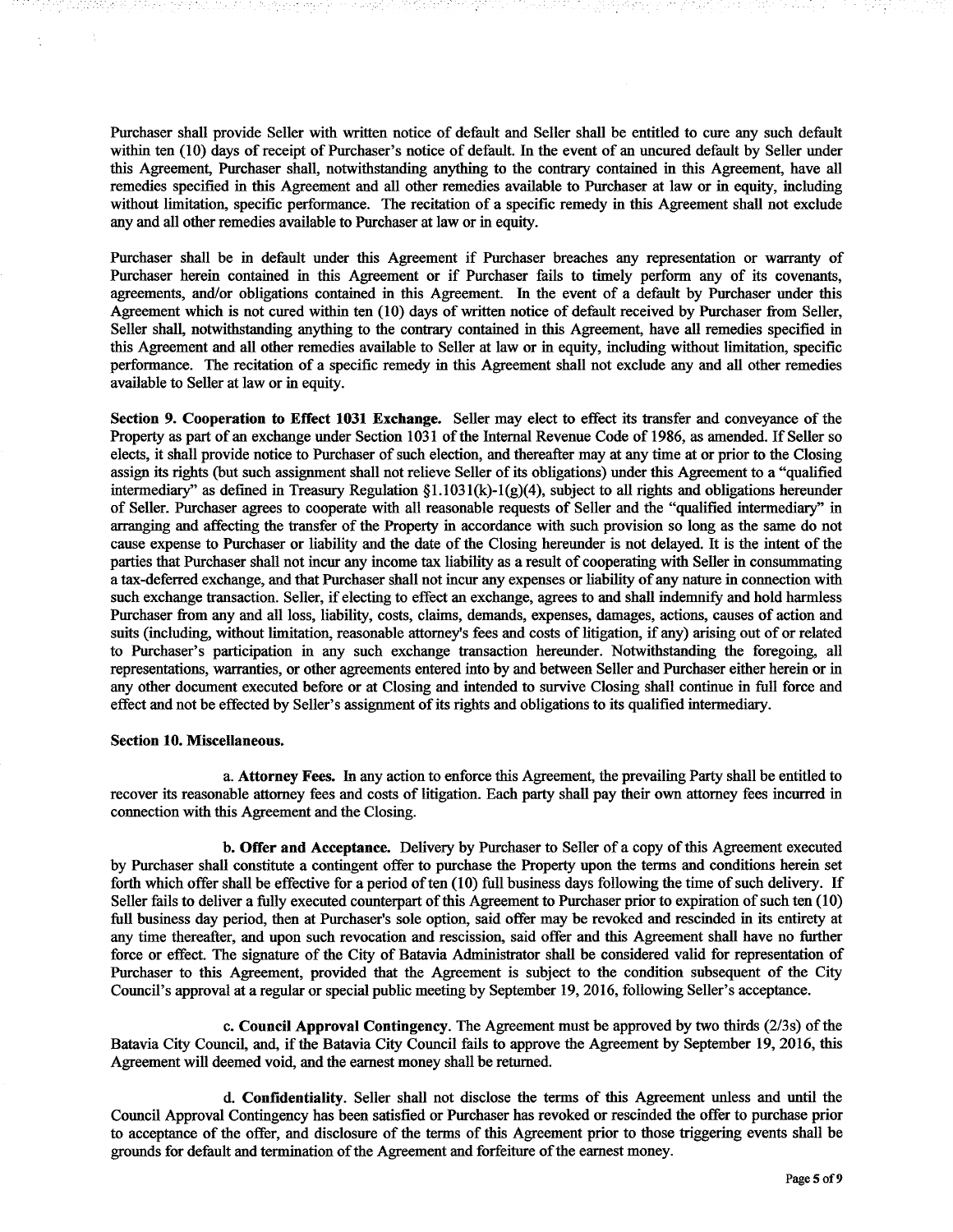e. Counterparts. This Agreement and any document or instruments executed pursuant hereto may be executed in any number of counterparts each of which shall be deemed an original, but all of which together shall constitute one and the same instruments.

f. Governing Law. This Agreement shall be governed by and construed in accordance with the laws of the State of Illinois. In case of litigation, venue for any proceedings arising under this Agreement shall be in Kane County, Illinois.

g. Time of Essence. Time is of the essence of this Agreement.

h. Delivery of Property Free of Rights of Others. Seller shall deliver the Property on the Possession Date, free and clear of any and all rights of third parties to occupy or use the Property other than Purchaser.

i. Successors and Assigns. This Agreement and all terms and provisions hereof shall inure to the benefit of and be binding upon the parties hereto and their respective successors and assigns. Purchaser, without the consent of Seller, may at any time on or after the date hereof assign all of its right, title, interest, and obligations in and to this Agreement to its nominee. In the event of a Purchaser assignment, Purchaser shall be relieved of any and all obligations and liability under this Agreement as of the Possession Date.

All notices and demands given or required to be given by any party hereto to any i. Notices. other party ("notices") shall be in writing and shall be delivered in person or sent by telecopy with electronic confirmation of receipt thereof and with concurrent mailing by U.S. Postal Service delivery, or by a reputable overnight carrier that provides a receipt, such as Federal Express or UPS, or by registered or certified U.S. mail, postage prepaid, addressed as follows (or sent to such other address as any party shall specify to the other party pursuant to the provisions of this Section):

To SELLER:

Michael A. Fisher 113 E. Wilson Street Batavia, IL 60510 Fax: Email: fishmcc@aol.com

With a copy to:

Scott M. Day or Rachel K. Robert Day Robert & Morrison, P.C. 300 E. 5th Ave., Ste. 365 Naperville, IL 60563 Fax: (630) 637-9814 Email: smd@drm.law/rkr@drm.law

## To PURCHASER:

Laura Newman City Administrator City of Batavia 100 North Island Avenue Batavia, IL 60510 Fax: (630) 454-2001 Email: lnewman@cityofbatavia.net

With a copy to: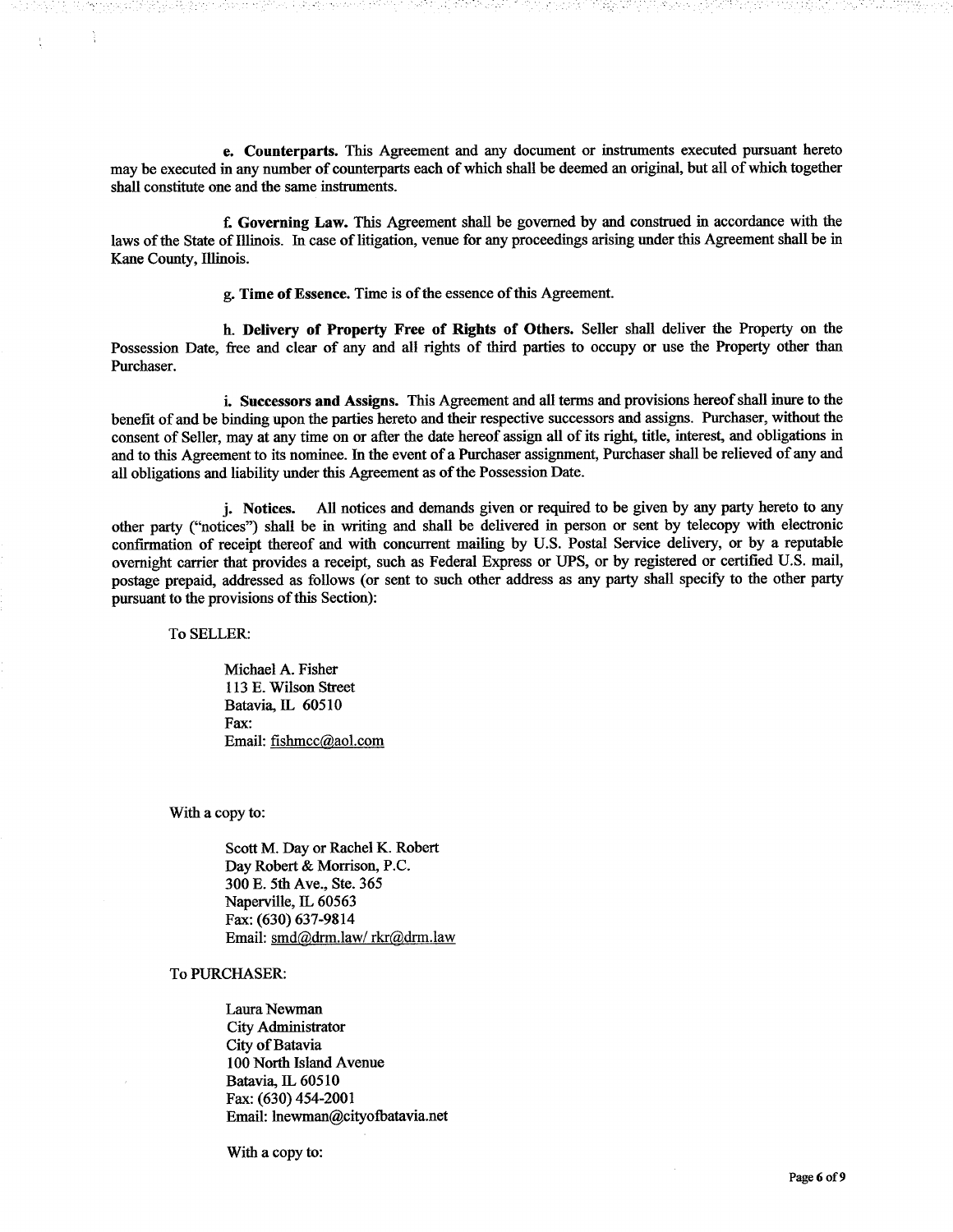Kevin G. Drendel Drendel & Jansons Law Group 111 Flinn St. Batavia, IL 60510 Fax: (630) 406-6179 Email: kgd@batavialaw.com

- 1999년

ANY NOTICE REQUIRED FOR UNDER THIS AGREEMENT MAY ALSO BE SENT BY EMAIL. All notices delivered in the manner provided herein shall be deemed given upon actual receipt (or attempted delivery if delivery is refused).

Business Day. For purposes of this Agreement, "business day" shall mean Monday through Friday, excluding New Year's Day, Memorial Day, Independence Day, Labor Day, Thanksgiving Day, Christmas Day, and other legal holidays normally observed by business offices government offices, and/or banking offices.

Section 11. Broker. Seller and Purchaser represent and warrant that they have not dealt with any broker in connection with this Agreement and/or the transaction contemplated herein, and that neither owes a commission related to this transaction.

[Signature Page to Follow]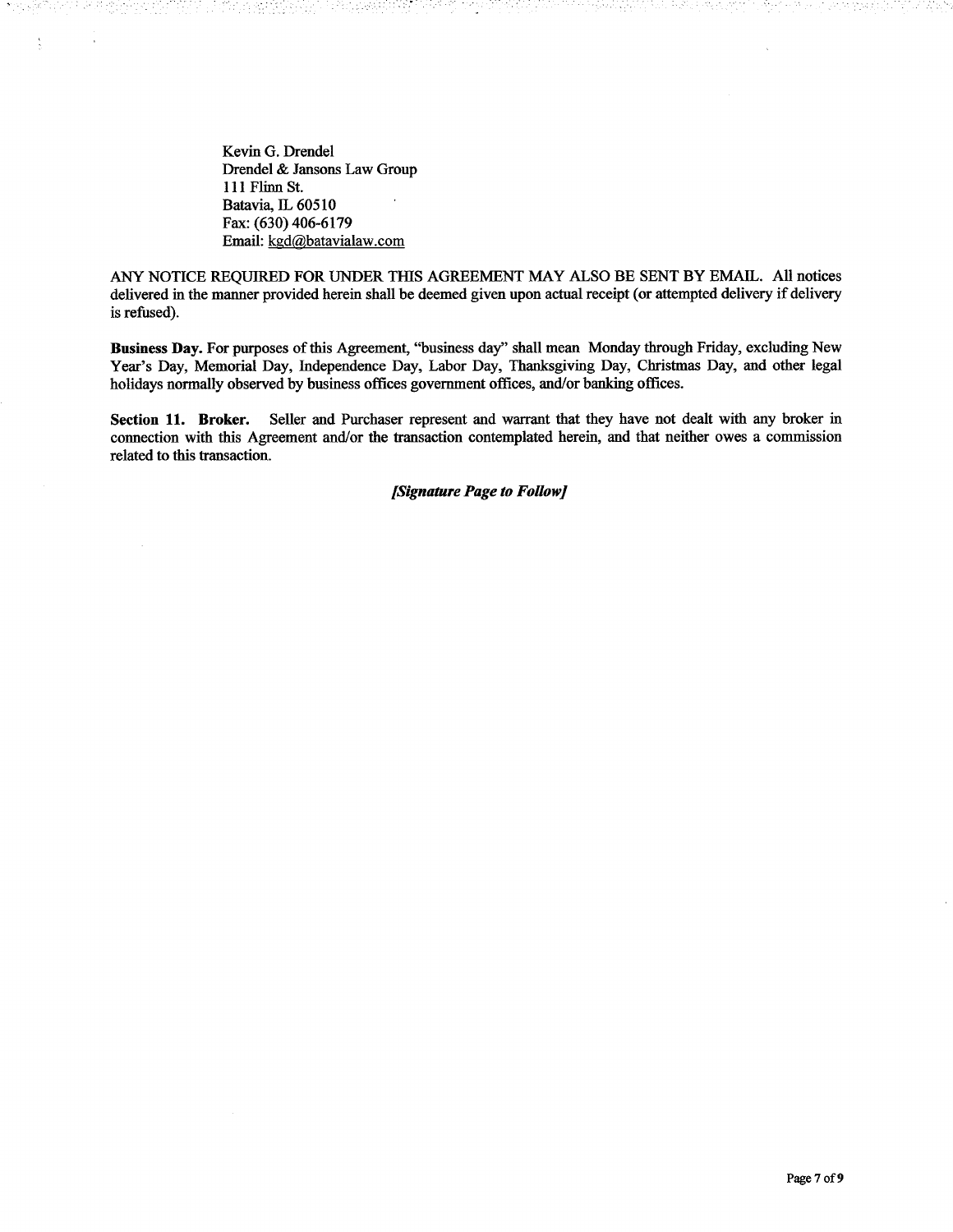IN WITNESS WHEREOF, the parties hereto have duly executed this Agreement as of the date first above written.

## **PURCHASER:**

CITY OF BATAVIA, AN ILLINOIS MUNICIPAL CORPORATION

100일 중세상 경영 전 정치 시간 2003년 중요 10<mark>월</mark> 2003 M 8주 2003

 $\mathbf{B} \mathbf{Y}$ : **ITS: ADMINISTRATOR NAME: LAURA NEWMAN**  DATED 2016

"2007년 2012년 2012년 전부가 이 아니까 있어요" 전 100 000

utatanya Buli lilika, manahisi

**SELLER:** 

 $\frac{1}{2}$ 

 $\bar{r}$ 

**MICHAEL A. FISHER** 

MICHAEL A. FISHER, DDS, PC (AS TO SECTIONS 2.D, 5.D AND 10.A ONLY)

DATED  $9-14-2016$ , 2016

(THE LAST DATE THIS AGREEMENT IS SIGNED SHALL THEREAFTER BY KNOWN AS THE "EFFECTIVE DATE")